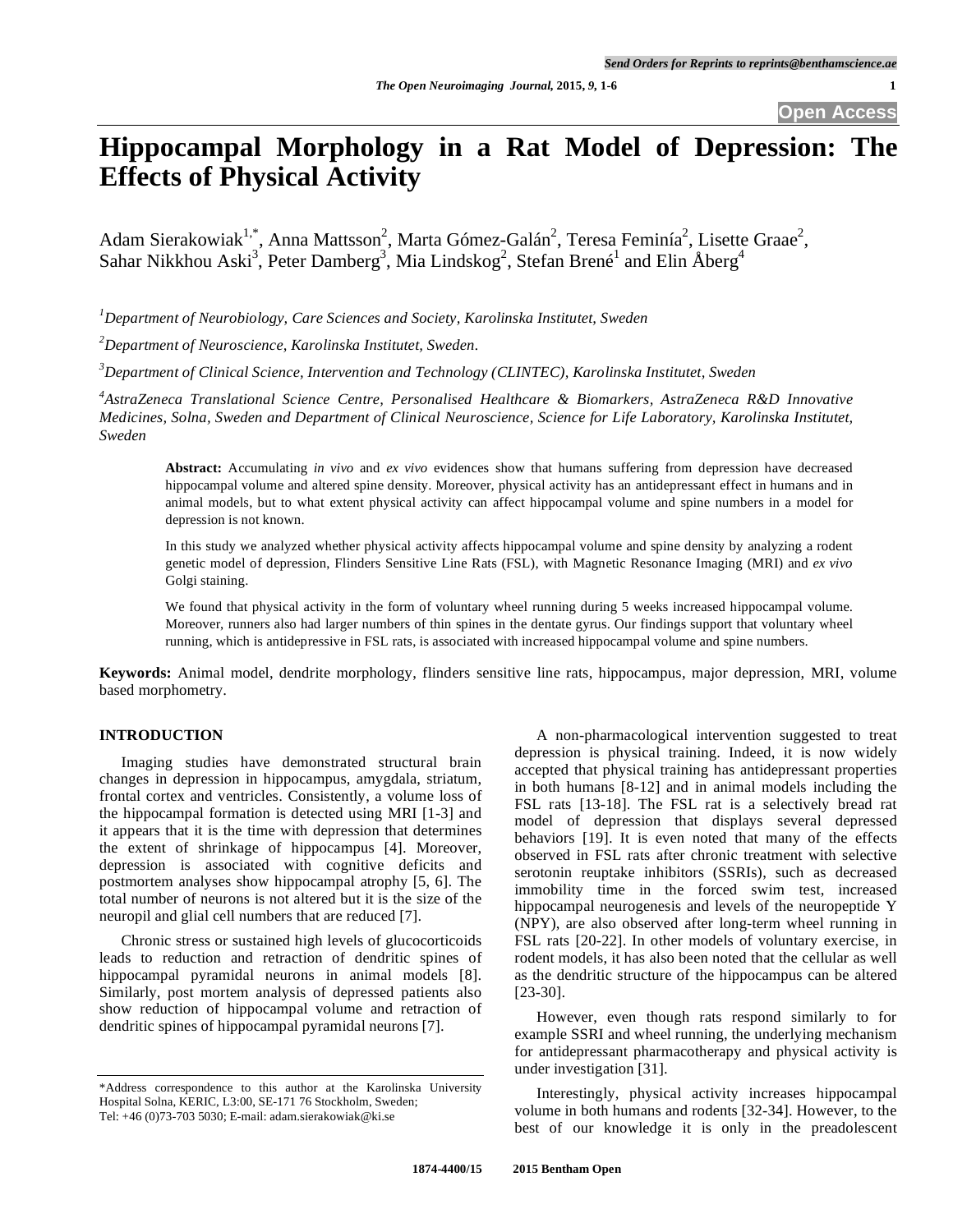

Fig. (1). Running behaviour in FSL rats. The runners had continuous access to the running wheels during 5 weeks. Values are mean running distance/day±SEM (n=30).

(developing) human brain that the hippocampus increased by exercise [33]. Whether exercise can alter hippocampal volume in a rat model of depression in post adolescent individuals is not known.

 Others have studied dendritic spines in the hippocampus, and the relation between stress and exercise. It has been noted, in different rodent models, that voluntary exercise increases the number of spines in the hippocampus [28, 29, 35, 36].

 In this study, we tested whether voluntary wheel running could alter hippocampal volume and synaptic spines in FSL rats.

 The animals were group housed and bred at Karolinska Institutet in standard cages until the start of the experiment. All animal experiments were approved by the Ethical committee for animal research in Stockholm, Sweden. The average age of the animals at the start of the experiment was three months. The animals had free access to food and water and were housed in a controlled environment of 12-h light/dark cycle.

 During the whole experiment, male FSL rats were single housed in cages (43 cm x 22 cm x 20 cm) with and without free access to a running wheel (34 cm in diameter) ( $n = 30$ for both groups) during a period of five weeks. After the five week period the animals were used for either an *in vivo* MRI experiment or for an *ex vivo* golgi staining experiment. Running distance was recorded and stored every tenth minute by a computer-based data system with customized software, which registers revolutions. Similarly as in previous studies the rats gradually increased daily running distance during the first week and then leveled out the daily running during the rest of the experiment [14, 16, 22, 37]. On average over the whole 5 week period the runners covered a daily distance of  $1250 \pm 146$  m (n=30) per day (Fig. **1**). Previously we have shown that wheel running is neurogenic and antidepressive [14, 16, 22, 37]. Now we tested if voluntary wheel running also can induce volumetric changes of hippocampus and ventricles as well as spine numbers in dentate gyrus (DG) in the depressed rat strain.

Animals ( $n = 7$  runners and  $n = 8$  controls) were subjected to MRI scanning within 2 days after blocking access to the running wheels. The *in vivo* MRI experiments were conducted using a horizontal 9.4 T Varian magnet equipped with a 12 cm inner diameter gradient system with maximum gradient strength of 600 mT/m. The gradient coils have capacity for 8 shim channels  $(Z, X, Y, Z^2, XZ, YZ, XY)$ and  $X^2\hat{Y}^2$ ). An actively tuned, circularly polarized birdcage resonator with an inner diameter of 72 mm and a resonator length of 100 mm was used for excitation (Rapid Biomedical, Wurzburg, Germany). A linearly polarized 'rat brain' 4-channel phased array surface coil with mean coil diameter 39 mm, resonator length 26.5 mm (Rapid Biomedical, Wurzburg, Germany) served as receiving coil. Animals were anaesthetized with isoflurane (5% for induction and maintained at 1.75% during scanning) in a 1:9 mixture of  $O_2$  and air. Rats were positioned in a prone position in a MR compatible animal holder with the head firmly fixed. The receiving surface coil was secured to the animal holder above the head of the rat.

 The volumetric 3D-data were acquired using an inversion recovery 3d fast spin echo sequence, with TR 1500 ms, TI 500 ms, ETL 8, kzero 1, matrix size 512x128x128 field of view (FOV)  $51.2x22x19.2 \text{ mm}^3$ . Three saturation bands were employed to suppress signal from tissue outside of the FOV. Total acquisition time was 1h 25min. Temperature was maintained at 37±0.2 ºC throughout the MRI experiment with a feedback controlled air-heater system. In addition, respiration rate, pulse and oxygen saturation was monitored (SA Instruments) during scanning. At the end of the imaging experiment the animals were sacrificed with an i.p. overdose of sodium pentobarbital.

 The left hippocampus and the whole brain for each rat was manually segmented on the 3D dataset using AMIRA software (Amira 3.1, Template Graphics Software, Inc., San Diego, California) by a blinded experimenter. The volume was quantified based on the size of the voxel and the numbers of voxels comprising the hippocampus or the brain. To adjust for possible differences in body and brain size in runners versus non-runners, the ratio hippocampus: whole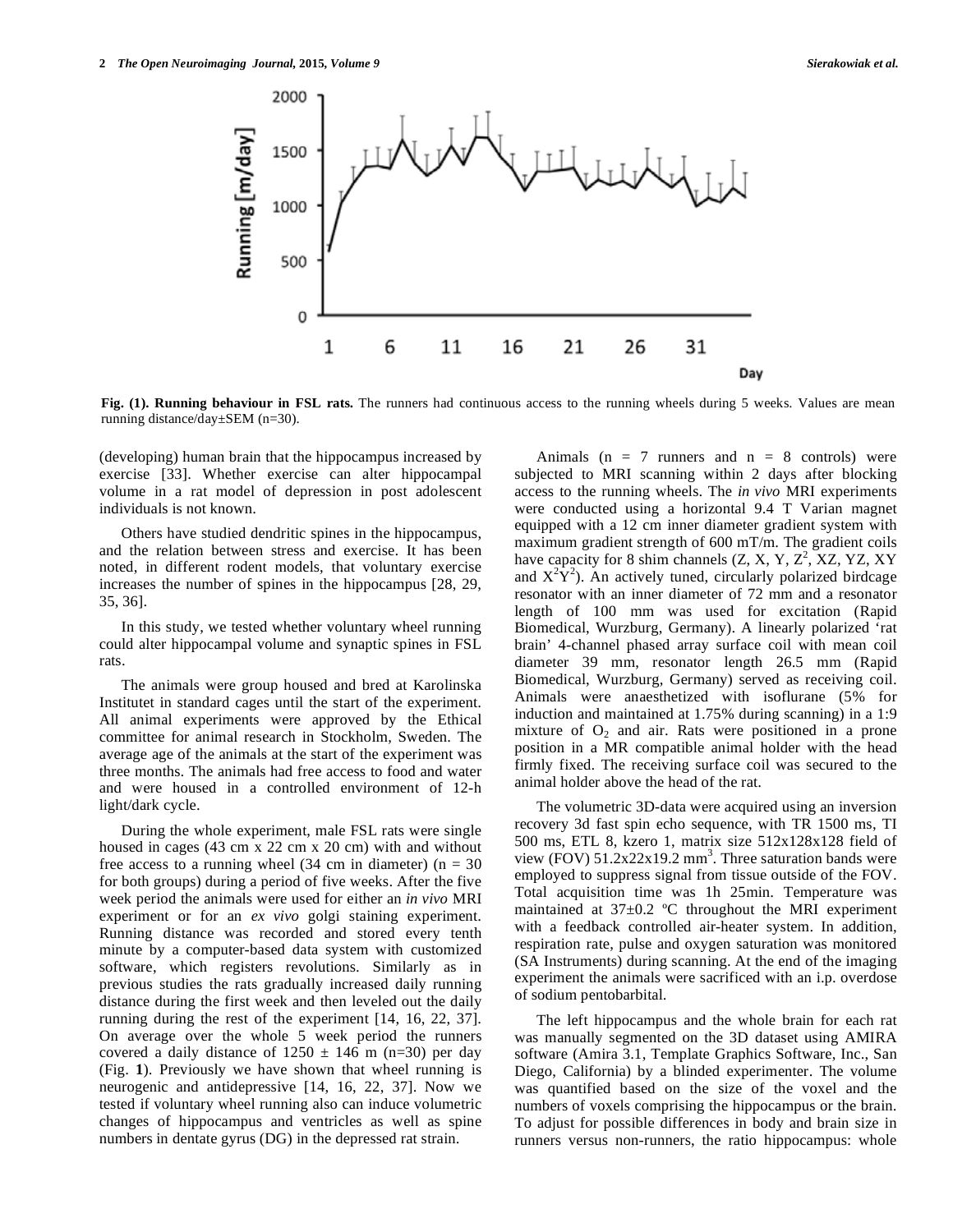

**Fig. (2). MRI-based 3-D analysis of hippocampus at 9.4 T.** Images (**A**) show a brain from a sagital, axial and coronal view. Volumetric analysis of segmented hippocampus (**B**) and whole brain gave an increase in hippocampal/total brain size when comparing runners to nonrunners (control) (**C**). No change was noted in ventricular volume and a representative image (**D**), which is showing most frontal parts of the ventricular system is displayed. Values are mean hippocampus/total brain ±SEM (\*\*, P < 0.01, unpaired two-tailed Student's t-test, n=15).

brain was calculated. Data was subsequently analyzed with Student's t-test. 3-D image segmentation of the ventricles volumes was performed with ITK-SNAP version 2.2 (http://www.itksnap.org), an open source segmentation software [38].

 Volumetric measurements on 3D MRI images of left hippocampus and whole brain revealed that voluntary running during five weeks significantly increased the hippocampus/whole brain ratio (0.0194±0.0003, non-runners  $(n=8)$  versus  $0.0209 \pm 0.0002$ , runners  $(n=7)$ ; t= 3.61, d.f.=13, \*\*p<0.01, 2-tailed unpaired Student´s t-test) (Fig. **2A**-**C**) but had no effect on the ventrical/brain ratio (0.00671±0.000217, non-runners (n=8) versus 0.00650±0.000150, runners (n=7);  $t=0.79$ , d.f.=13, p= 0.44, 2-tailed unpaired Student's t-test) or on the total brain volume  $(2109.6 \pm 12.1 \text{ mm}^3)$ , non-runners  $(n=8)$  versus  $2113.7 \pm 50.1$  mm<sup>3</sup>, runners  $(n=7)$ ; t=0.11, d.f.=13, p=0.913 2-tailed Student's t-test) (Fig. **2D**). Thus the increased size of hippocampus (Fig. **2A-C**) appears to be independent of changes in total brain and ventrical volume (Fig. **2C-D**).

 Given the increased hippocampal volume we next investigated whether running also could impact smaller structures of the hippocampus such as the dendritic spines.

Dendritic spine numbers was analyzed in hippocampal granule cells in the dentate gyrus after five weeks of wheel running (runners,  $n = 7$ ) and compared to the non-runners  $(n = 8)$ .

 Animals were sacrificed and the brains were rapidly removed, and placed in 5ml of Golgi-solution (A+B solution, FD Rapid Golgi kit, MTR Scientific) for 19 days. The brains were then put in solution C (FD Rapid Golgi kit, MTR Scientific) for 24h where after the brains were cut in  $200 \mu m$ sections using a vibratome. These sections were stained according to the manufacturers protocol (FD Rapid Golgi kit, MTR Scientific) and the neurons were traced using the NeuroLucida program (MBF Bioscience). The neurons traced (6 neurons/animal) were all at the same level (coordinates: -2.76mm from Bregma) and all around the same location in the dentate gyrus. Number and type of spine were counted and analyzed on 20µm from the very end of a dendrite (in average  $3.7$  sections à  $20 \mu m/n$ euron), as indicated in Fig. (**3**), using a Zeiss microscope and a 100 x objective with a numerical aperture  $(NA) = 1.4$ . Spines were defined as headless (thin) or headed protrusions (mushroom). Long thin headless protrusions  $($  twice the length of a thin spine) were defined as filopodia spines. Protrusions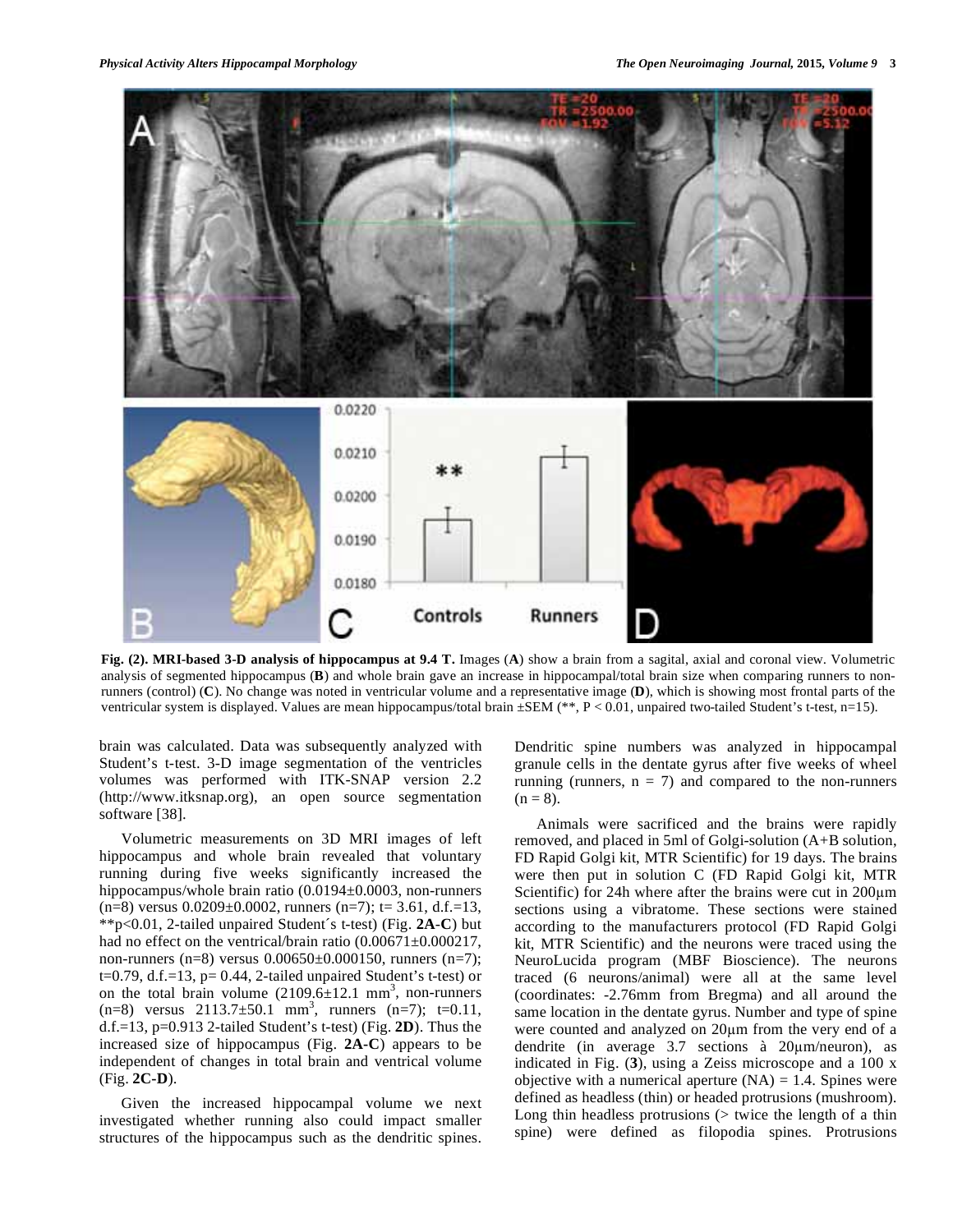

**Fig. (3). Spine analysis on dentate gyrus neurons.** Golgi impregnated granule neurons in the granule cell layer (GCL) of hippocampus at low (A) and high magnification (B) were traced. Spine density and type of spine were analyzed on a distance of 20µm from the end of the dendrite. Thin, mushroom, filopodia, stubby and branched spines could be distinguished (Ziess microscope, 100 x objective with a numerical aperture on 1.4)(**B**). Running for five weeks increased spine density in the dentate gyrus of hippocampus (**C**). The increased density was found in the population of thin spines (**D**). \*\* p<0.01 and \*p<0.05 comparing runners vs non-runners Unpaired two-tailed Student´s *t*-test.

connected in the same base were defined as branched spines. Stubby spines were defined as low  $\left(\frac{1}{2} \text{ thin spine}\right)$  and wide protrusion. The analysis was performed by using the NeuroLucida explorer software (MBF Bioscience). Student's t-test was applied to treat differences in number of spines between the two groups: runners *vs* non-runners.

 Running induced an increase in spine numbers, which was visualized and outlined in Golgi impregnated sections (Fig. **3A-C**), in dentate gyrus granule cell dendrites (20.1  $\pm$ 1.73 spines/20 $\mu$ m; n=6 for runners versus 15.8 $\pm$ 0.92 spines/20 $\mu$ m; non-runners (n=6); t= 2.20, d.f.=10, \*p<0.05 2-tailed Student´s t-test) (Fig. **3**). Five different types of spines were detected (thin, mushroom, filopodia, stubby and branched spines), however, only thin spines increased in number (Fig. **3D**)  $(13.4 \pm 0.90 \text{ spines}/20 \mu \text{m} \text{ in runners (n=6)})$ versus  $10.1\pm0.50$  spines/20 $\mu$ m in non-runners (n=6); t=3.18, d.f.=10, \*\*p<0.01 2-tailed unpaired Student´s t-test).

 Our data supports a previous study where the dendritic spines of dentate gyrus in Sprague-Dawley rats (weight 200- 250g.) are induced by voluntary exercise. Non-runners had approximately 7.7 spines/10µm where as runners had approximately 9.9 spines/ $10\mu$ m, which is similar to the FSL rats in this study, where non-runners had  $7.9 \pm 0.46$ spines/10 $\mu$ m versus runners that had 10.05  $\pm$  0.87 spines/10m [35].

 As with most other treatments for depression, the understanding of the underlying biology for the positive effects of physical activity, are still under debate. Here we show, by using MRI and volumetric analysis that wheel running in single housed FSL rats increases volume as well as spine numbers of hippocampus. Our findings are also in line with a recent report that used post mortem analysis on histological sections to show that electro convulsive shock treatment (ECT), which has shown to be antidepressive in FSL rats, increases hippocampal volume [39].

 Based on our findings we hypothesize that the beneficial effects of physical activity on mood could involve structural reorganization of hippocampal circuits.

 Moreover, tissue-level of glutamate is decreased in adult C57BL/6J mice that exercised [34]. The astrocytic involvement in glutamate metabolism and signaling has been shown to be altered in the FSL rat [40]. Interestingly, there is a strong link between glutamate, learning, memory, synaptic plasticity (LTP) and spine dynamics in the hippocampus and cerebral cortex. The generation and turnover of new spines is an ongoing process and it is the small new spines that are the preferential site for the LTP-induction [41]. Interestingly, Gómez-Galán [40] recently showed that there is a dysfunctional astrocytic glutamate transmission in the hippocampus of the FSL rats.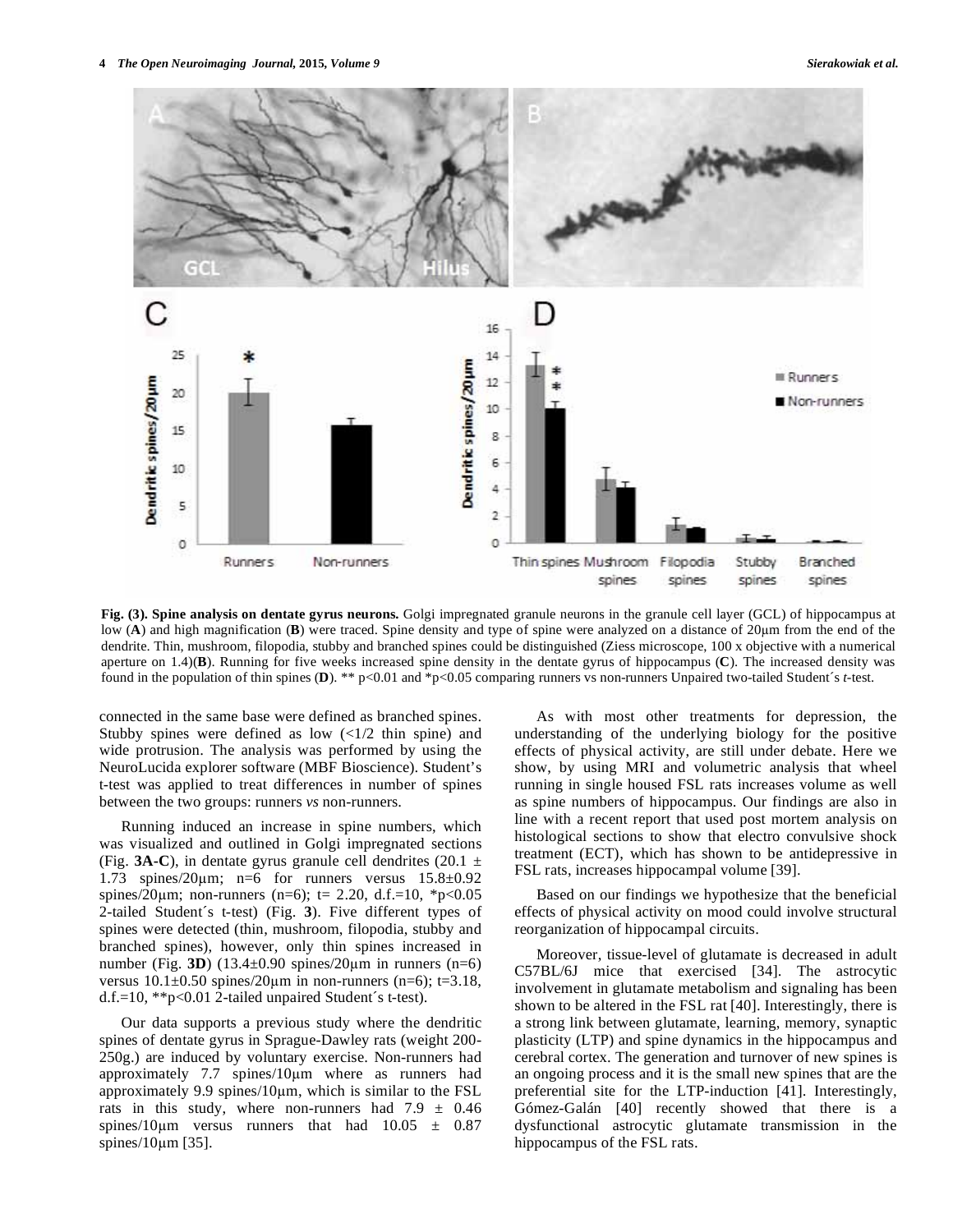It has also been suggested that exercise is associated with cell proliferation, changes of vasculature, and cellular structure that could influence the volume of the hippocampus [25]. This might be a contributing mechanism to the expressed antidepressant effects in the FSL rats.

### **CONCLUSION**

 To summarize, depressed patients have alterations in brain structures, which are progressive with the development of the disease. Here we show that wheel running, which is antidepressive and neurogenic, also increases hippocampal volume and spine numbers. Our data is in line with the hypothesis of exercise induced synaptic remodeling in hippocampus.

## **CONFLICT OF INTEREST**

 Authors Adam Sierakowiak, Anna Mattsson, Marta Gómez-Galan, Teresa Femenía Canto, Lisette Graae, Sahar Nikko Aski, Peter Damberg, Mia Lindskog, and Stefan Brené declares no conflict of interest. Elin Åberg has employment in AstraZeneca, a for-profit company engaged in the discovery, development, manufacture and marketing of proprietary therapeutics. E. Å. does not consider that this creates any conflict of interest with the subject-matter of this paper.

## **ACKNOWLEDGMENTS**

 This work was supported by the Swedish Research Council grant no. 11642, Karolinska core facility support to Karolinska Experimental Research and Imaging Center, National Institute on Drug Abuse, National Institutes of Health-Karolinska Institutet Graduate Partnerships Program.

## **ABBREVIATIONS**

| FSL         |     | Flinders Sensitive Line Rats            |
|-------------|-----|-----------------------------------------|
| <b>MRI</b>  | $=$ | Magnetic Resonance Imaging              |
| <b>SSRI</b> | $=$ | Selective Serotonin Reuptake Inhibitors |
| <b>NPY</b>  | $=$ | Neuro Peptide Y                         |
| DG          | $=$ | Dante Gyrus                             |
| <b>FOV</b>  | $=$ | Field of View                           |
| TR          | $=$ | <b>Repetition Time</b>                  |
| TI          | $=$ | <b>Inversion Time</b>                   |
| <b>ETL</b>  | $=$ | Echo Train Length                       |
| <b>NA</b>   | $=$ | Numerical Aperture                      |
| ECT         | $=$ | Electro Convulsive shock Treatment      |
| <b>LTP</b>  | $=$ | <b>Synaptic Plasticity</b>              |
|             |     |                                         |

## **REFERENCES**

[1] Bremner JD, Narayan M, Anderson ER, Staib LH, Miller HL, Charney DS. Hippocampal volume reduction in major depression. Am J Psychiatry 2000; 157(1): 115-8.

- [2] Sheline YI. 3D MRI studies of neuroanatomic changes in unipolar major depression: the role of stress and medical comorbidity. Biol Psychiatry 2000; 48(8): 791-800.
- [3] Kempton MJ, Salvador Z, Munafo MR, *et al*. Structural neuroimaging studies in major depressive disorder. Meta-analysis and comparison with bipolar disorder. Arch Gen Psychiatry 2011; 68(7): 675-90.
- [4] Sheline YI, Sanghavi M, Mintun MA, Gado MH. Depression duration but not age predicts hippocampal volume loss in medically healthy women with recurrent major depression. J Neurosci 1999; 19(12): 5034-43.
- [5] Rajkowska G, Miguel-Hidalgo JJ, Wei J, *et al*. Morphometric evidence for neuronal and glial prefrontal cell pathology in major depression. Biol Psychiatry 1999; 45(9): 1085-98.
- [6] Zakzanis KK, Leach L, Kaplan E. On the nature and pattern of neurocognitive function in major depressive disorder. Neuropsychiatry Neuropsychol Behav Neurol 1998; 11(3): 111-9.
- [7] Stockmeier CA, Mahajan GJ, Konick LC, *et al*. Cellular changes in the postmortem hippocampus in major depression. Biol Psychiatry 2004; 56(9): 640-50.
- [8] Sapolsky RM. Glucocorticoids and hippocampal atrophy in neuropsychiatric disorders. Arch Gen Psychiatry 2000; 57(10): 925-35.
- [9] Babyak M, Blumenthal JA, Herman S, *et al*. Exercise treatment for major depression: Maintenance of therapeutic benefit at 10 months. Psychosom Med 2000; 62(5): 633-8.
- [10] Churchill JD, Galvez R, Colcombe S, Swain RA, Kramer AF, Greenough WT. Exercise, experience and the aging brain. Neurobiol Aging 2002; 23(5): 941-55.
- [11] Farmer ME, Locke BZ, Moscicki EK, Dannenberg AL, Larson DB, Radloff LS. Physical activity and depressive symptoms: The NHANES I epidemiologic follow-up study. Am J Epidemiol 1988; 128(6): 1340-51.
- [12] Camacho TC, Roberts RE, Lazarus NB, Kaplan GA, Cohen RD. Physical activity and depression: Evidence from the Alameda County study. Am J Epidemiol 1991; 134(2): 220-31.
- [13] Greenwood BN, Foley TE, Day HE, *et al*. Freewheel running prevents learned helplessness/behavioral depression: Role of dorsal raphe serotonergic neurons. J Neurosci 2003; 23(7): 2889-98.
- [14] Bjornebekk A, Mathe AA, Brene S. The antidepressant effect of running is associated with increased hippocampal cell proliferation. Int J Neuropsychopharmacol 2005; 8(3): 357-68.
- [15] Ernst C, Olson AK, Pinel JP, Lam RW, Christie BR. Antidepressant effects of exercise: Evidence for an adultneurogenesis hypothesis? J Psychiatry Neurosci 2006; 31(2): 84- 92.
- [16] Brene S, Bjornebekk A, Aberg E, Mathe AA, Olson L, Werme M. Running is rewarding and antidepressive. Physiol Behav 2007; 92(1-2): 136-40.
- [17] Duman CH, Schlesinger L, Russell DS, Duman RS. Voluntary exercise produces antidepressant and anxiolytic behavioral effects in mice. Brain Res 2008; 1199: 148-58.
- [18] Greenwood BN, Fleshner M. Exercise, learned helplessness, and the stress-resistant brain. Neuromol Med 2008; 10(2): 81-98.
- [19] Overstreet DH, Friedman E, Mathe AA, Yadid G. The Flinders Sensitive Line rat: A selectively bred putative animal model of depression. Neurosci Biobehav Rev 2005; 29(4-5): 739-59.
- [20] Malberg JE, Eisch AJ, Nestler EJ, Duman RS. Chronic antidepressant treatment increases neurogenesis in adult rat hippocampus. J Neurosci 2000; 20(24): 9104-10.
- [21] Bjornebekk A, Mathe AA, Brene S. Running has differential effects on NPY, opiates, and cell proliferation in an animal model of depression and controls. Neuropsychopharmacology 2006; 31(2): 256-64.
- [22] Bjornebekk A, Mathe AA, Brene S. The antidepressant effects of running and escitalopram are associated with levels of hippocampal NPY and Y1 receptor but not cell proliferation in a rat model of depression. Hippocampus 2010; 20(7): 820-8.
- [23] Dong HX, Yuede CM, Coughlan CA, Murphy KM, Csernansky JG. Effects of donepezil on amyloid-beta and synapse density in the Tg2576 mouse model of Alzheimer's disease. Brain Res 2009; 1303: 169-78.
- [24] Lin TW, Chen SJ, Huang TY, *et al*. Different types of exercise induce differential effects on neuronal adaptations and memory performance. Neurobiol Learn Mem 2012; 97(1): 140-7.